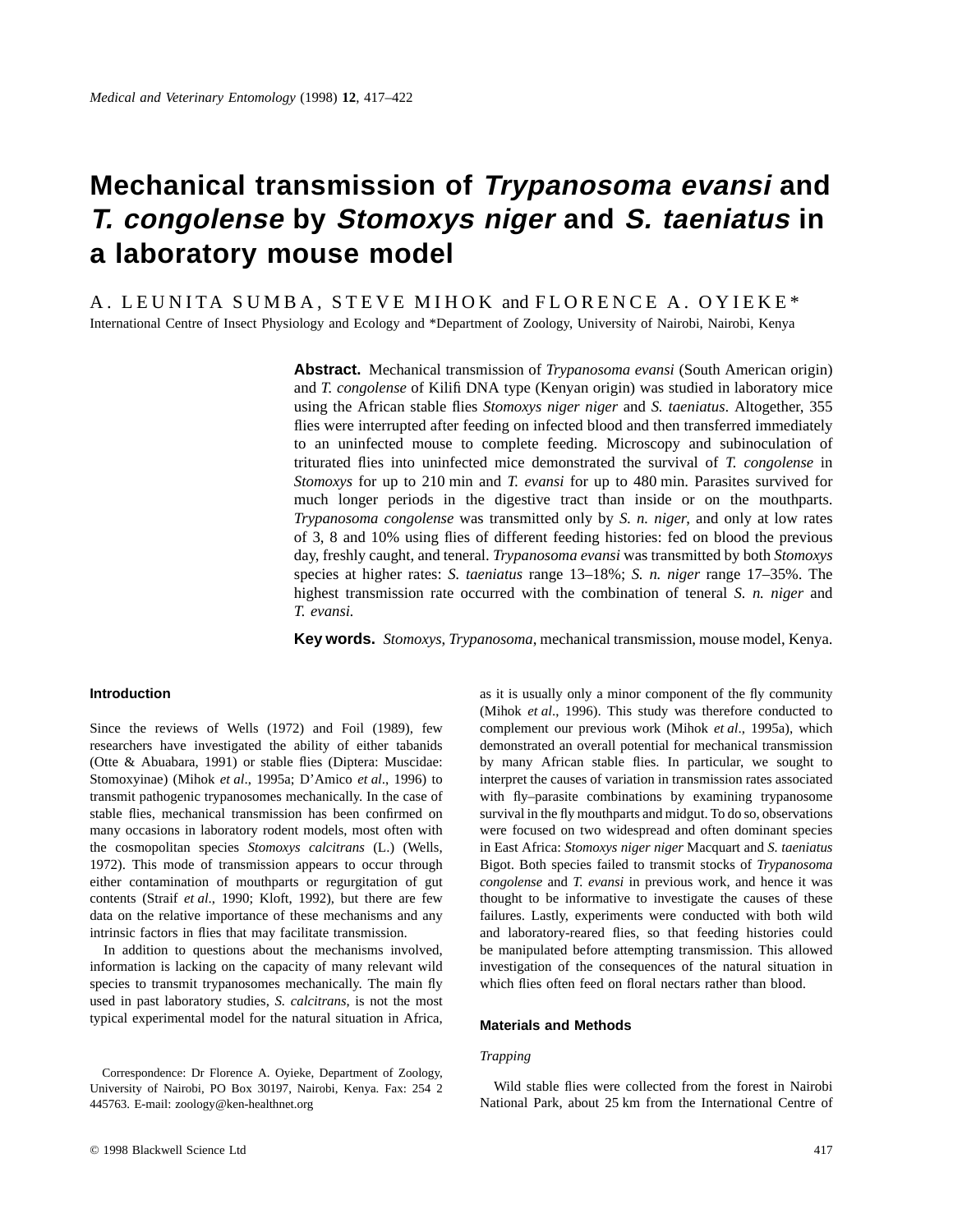Insect Physiology and Ecology (ICIPE) in Nairobi, Kenya. Limited collections were also made from the thickets and woodlands of Nguruman in South-west Kenya, and from the large animal facility at ICIPE. Flies were captured in Vavoua traps (Laveissière & Grébaut, 1990; Mihok et al., 1995b) and Nzi traps (Mihok, unpublished), both baited with 1-octen-3-ol. Flies were identified using the keys of Zumpt (1973). The Nzi trap is similar to the many triangular blue and black traps used for catching savannah tsetse flies, but it has numerous modifications in the positioning and amount of netting material relative to the amounts of blue and black material. Some wild flies were also retained in captivity to collect eggs. These eggs were reared to provide flies of various feeding histories. Rearing was done using the protocols for *S. calcitrans* (Bailey *et al*., 1975).

#### *Mechanical transmission trials*

Trypanosomes used were *T. congolense* (K/60), a cloned Kilifi DNA type from a cow in Kenya (Masake *et al*., 1987), and *T. evansi* (IL 1934), a derivative of an isolate from a South American capybara (Magnus *et al*., 1982). These stocks were selected to provide a contrast with previously used parasites: a cloned savannah DNA type *T. congolense* of tsetse origin, and a stock of *T. evansi* of camel origin, both from Kenya (Mihok *et al*., 1995a). The parasites were grown and passaged in Balb/c mice from stabilates obtained from the International Livestock Research Institute (ILRI) in Nairobi.

Experiments were conducted when parasitaemia in a donor mouse was high, about  $10^7$ /ml (estimated using a haemocytometer beforehand), using whatever stable flies were available from trap captures or rearing. Trials were carried out over 2 years in order to obtain a comprehensive sample of wild flies from different areas and seasons. When freshly-caught wild flies were used, trials were carried out in the afternoon with flies collected the morning of the same day.

Mechanical transmission was attempted with individual flies following the same protocols used in Mihok *et al*. (1995a). Briefly, each fly was held in a small plastic vial with one end consisting of netting. The fly was allowed to take a partial meal from a piece of cotton soaked in freshly prepared, infected mouse blood. Feeding was interrupted when the observer was sure that blood had been taken. From previous measurements of meal sizes using this method  $(n = 53, no$  statistically significant heterogeneity among fly species or sex; Mihok *et al*., 1995a), this should have resulted in a mean partial blood meal of  $2.2 \pm 0.2$  mg, which at  $10^7$  parasites/ml, would have translated to a mean of 22 000 parasites ingested. The fly was then transferred to an uninfected mouse to complete the meal. The trial was recorded only if the fly was observed to feed or probe on the mouse. Parasitaemia was monitored for 1 month by microscopic examination of wet smears of blood drawn from a vein in the tail in this and similar experiments.

At the time of transmission, stable flies were classified into three types according to their origin and feeding history: (a) freshly obtained from the field (unknown feeding history), (b) wild-caught, but fed on citrated cow blood the previous day (blood-fed), (c) laboratory-reared and taking a first blood meal (tenerals).

To aid in interpretation of feeding histories for wild-caught flies, random samples of trapped flies (Mihok *et al*., 1996; this study) were processed at capture with the cold anthrone reagent to detect the presence of a sugar meal (Van Handel, 1972). Prior to each trial with wild flies, mouthparts and guts were dissected and examined from a random sample of twenty stable flies to ensure the absence of infection. No trypanosomes were ever detected.

#### *Interpretative experiments*

To determine how long trypanosomes could be detected microscopically in the fly, teneral and wild *S. n. niger*, and wild *S. taeniatus* were fed on blood infected with each parasite. To examine persistence in mouthparts, five flies in each treatment were killed at eight timed intervals (0, 1, 2, 4, 5, 7, 9 and 10 min), dissected, and their mouthparts examined for trypanosomes ( $n = 40$  for each fly–parasite combination). To examine persistence in the midgut, five flies were killed at ten intervals (0, 15, 30, 60, 75, 90, 105, 125, 140 and 1440 min), dissected, and their midguts examined for trypanosomes ( $n =$ 50 for each fly–parasite combination). A final experiment was then conducted to confirm infectivity of parasites to mice after ingestion by the fly. In this case, fourteen wild flies in each fly parasite combination were fed on infected blood and killed at fourteen intervals (0, 5, 10, 20, 30, 45, 60, 120, 150, 180, 210, 300, 480 and 1440 min). Individual flies at each interval were homogenised in 0.5 ml normal saline. The resulting mixture was then injected into two mice to monitor parasite infectivity.

To simulate simple contaminative transmission, a 25 gauge syringe needle was inserted in a piece of cotton wool soaked in infected blood. This needle was then used immediately to prick the skin of an uninfected mouse. Infection by each parasite was attempted twenty times.

### **Results**

### *Mechanical transmission trials*

In total, 150 transmission trials were completed with *S. taeniatus* and 205 trials with *S. n. niger*. As *S. taeniatus* could not be reared in sufficient numbers, it was possible to compare only wild *S. taeniatus of* unknown feeding history with similar flies kept in captivity and fed on blood 1 day earlier. Cold anthrone tests  $(n = 243)$  of freshly-caught stable flies indicated that 78% of *S. taeniatus* had probably not fed recently (no colour reaction for fructose, no discolouring of the reagent for blood). As the anthrone test detects as little as 6 µg of fructose, these flies had probably not fed on sugar within the last 2 days (including  $\approx 16$  h spent in the trap before it was collected in early morning). Of the remaining 22%, 19% had fed on sugar. Grossly visible reddish-brown discolouring of the reagent further indicated that at least 3% had fed on blood. Mixed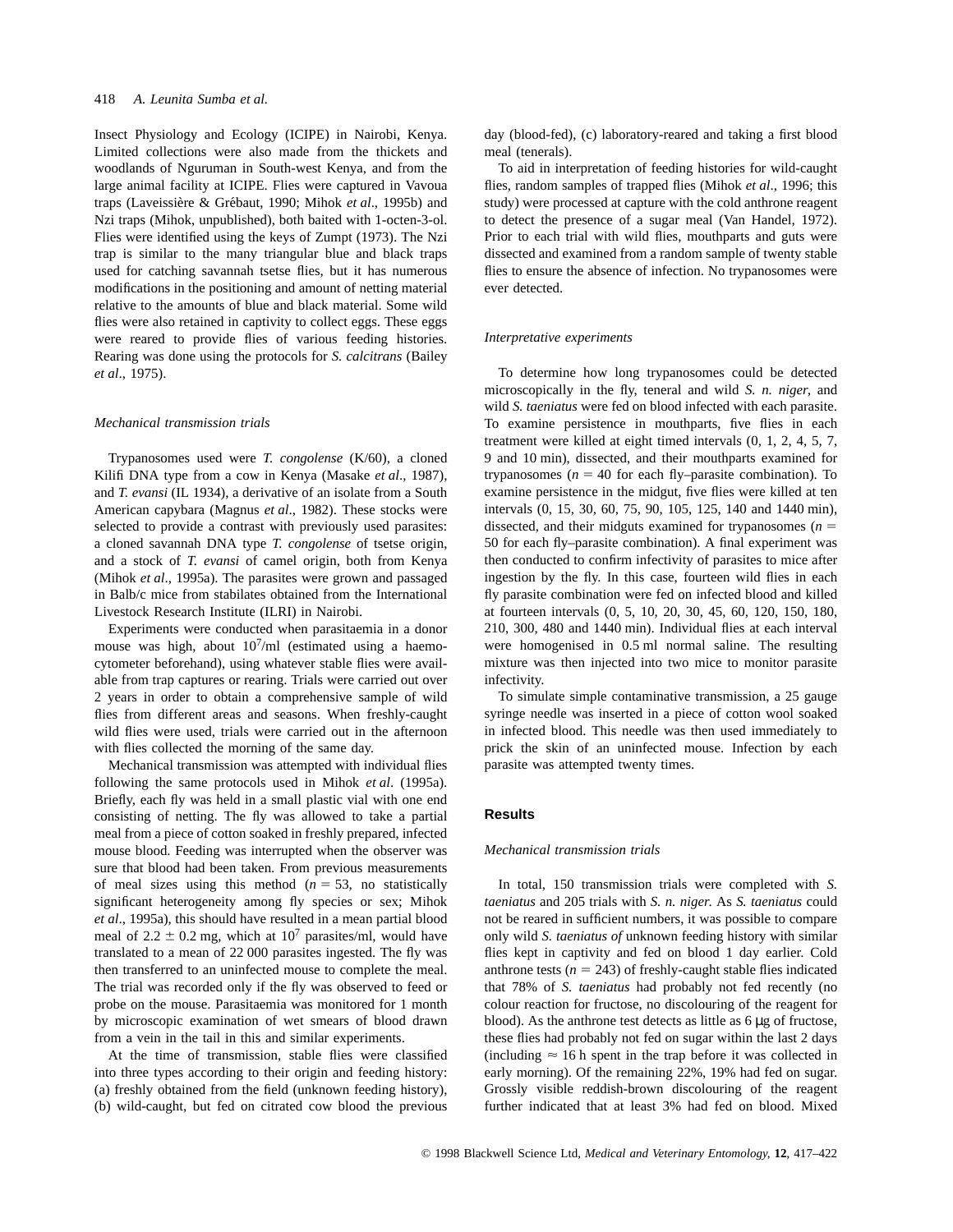**Table 1.** Frequency of mechanical transmission of *Trypanosoma* spp. to Balb/c mice following interrupted feeding by two *Stomoxys* spp. Biochemical tests indicated that most flies trapped in the wild, and hence of unknown feeding history, had not fed recently or had fed on sugar rather than blood.

|                                           | T. evansi |                               | T. congolense |                               |  |
|-------------------------------------------|-----------|-------------------------------|---------------|-------------------------------|--|
| Stable fly species<br>and feeding history | Trials    | % successful<br>transmissions | Trials        | % successful<br>transmissions |  |
| S. taeniatus                              |           |                               |               |                               |  |
| Blood-fed                                 | 30        | 13.3                          | 40            | $\Omega$                      |  |
| Unknown                                   | 40        | 17.5                          | 40            | 0                             |  |
| S. n. niger                               |           |                               |               |                               |  |
| Blood-fed                                 | 30        | 16.7                          | 30            | 3.3                           |  |
| Unknown                                   | 35        | 20.0                          | 40            | 7.5                           |  |
| Lab-reared tenerals                       | 40        | 35.0                          | 230           | 10.0                          |  |

sugar/blood meals were difficult to quantify due to the strong colour reactions resulting from even minute quantities of fructose.

In a total of eighty attempts, *T. congolense* could not be transmitted with *S. taeniatus*. In seventy attempts, *T. evansi* was transmitted 16% of the time by *S. taeniatus* (Table 1), with no difference in transmission rate between flies of different feeding histories (Fisher's exact test,  $P = 0.75$ ).

Transmission trials were conducted with all three types of *S. n. niger* (unknown feeding history, blood-fed and laboratoryreared tenerals). Of 502 wild *S. n. niger*, 40% were positive for a sugar meal by the anthrone test, but only 2% showed evidence of a recent blood meal. The highest transmission rates were achieved with teneral flies (Table 1), but differences were not significant among the flies of different feeding histories (*T. evansi:*  $\chi^2 = 3.73$ , *P* = 0.16; *T. congolense:*  $\chi^2 =$ 1.05,  $P = 0.59$ ). Overall, *T. evansi* was transmitted by *S. n. niger* at a significantly much higher frequency than was *T. congolense* (25 vs. 7%, respectively,  $\chi^2 = 10.67$ ,  $P = 0.001$ ).

#### *Interpretative experiments*

In total, 240 flies were dissected to assess the ability of trypanosomes to survive in or on the proboscis (Table 2). In many flies, small numbers of motile parasites were seen for up to 5–7 min inside the labrum (mostly at the base) or in the saline used to mount the proboscis. No trypanosomes (alive or dead) were seen at 9 and 10 min. There were no obvious differences in the timing of disappearance related to the parasite or fly species, or the feeding history of the fly.

A similar experiment was conducted with a total of 300 flies to assess the ability of trypanosomes to survive in the midgut. It was difficult to detect parasite mortality for the first hour due to the presence of very large numbers of motile trypanosomes. Parasite numbers and motility began to decrease noticeably after about 60–90 min. Motile trypanosomes mostly disappeared between 90 and 105 min (presumably lysed) and only a few dead or sluggish trypanosomes remained at about 2 h. There were no clear trends related to the parasite or fly species, or

Table 2. Numbers of flies with trypanosomes in or on the proboscis of *Stomoxys* spp. at various times following a blood meal (by microscopy, five flies dissected in each cell). *Snn* = *Stomoxys niger niger, St* = *Stomoxys taeniatus*.

| Time<br>(min)  | T. congolense |                |                | T. evansi                   |                |                   |  |
|----------------|---------------|----------------|----------------|-----------------------------|----------------|-------------------|--|
|                | Snn<br>wild   | Snn<br>teneral | St<br>wild     | Snn<br>wild                 | Snn<br>teneral | <i>St</i><br>wild |  |
|                | 5             |                | 5              | 5                           | 5              | 5                 |  |
|                |               | 3              |                |                             |                |                   |  |
| $\overline{c}$ | 5             | 3              | 2              | 5                           |                | 5                 |  |
|                |               | 3              | 5              | 3                           |                |                   |  |
| 5              | 5             | 5              | $\mathfrak{D}$ | $\mathcal{D}_{\mathcal{L}}$ | 2              |                   |  |
|                |               |                |                |                             |                |                   |  |
| 9              |               |                |                |                             |                |                   |  |
| 10             |               |                |                |                             |                |                   |  |

to the feeding histories of the flies. The longest surviving motile trypanosome was observed at 140 min in the combination of *T. evansi* and teneral *S. n. niger.*

Microscopic observations of trypanosome survival in the insect were confirmed by subinoculation of whole fly homogenates from eighty-four flies into mice at various intervals after a blood meal (Table 3). Parasites retained their ability to infect mice in nearly all cases for the first hour, and in most cases for up to about 2–3 h. After 3 h, only one case of an infective parasite was detected at 480 min, again for the combination of *T. evansi* and teneral *S. n. niger*. Mimicking mechanical transmission with a syringe needle resulted in 100% transmission of *T. evansi* ( $n = 20$ ) and 75% transmission of *T. congolense*  $(n = 20)$ . Both trypanosomes grew well in mice with prepatent periods of 4 and 12 days, respectively. *Trypanosoma evansi* killed all mice by day 12; *T. congolense* did not kill any of the mice after 1 month.

## **Discussion**

Based on comprehensive trials with ten species and subspecies of Stomoxyinae and four species of trypanosome, Mihok *et al*.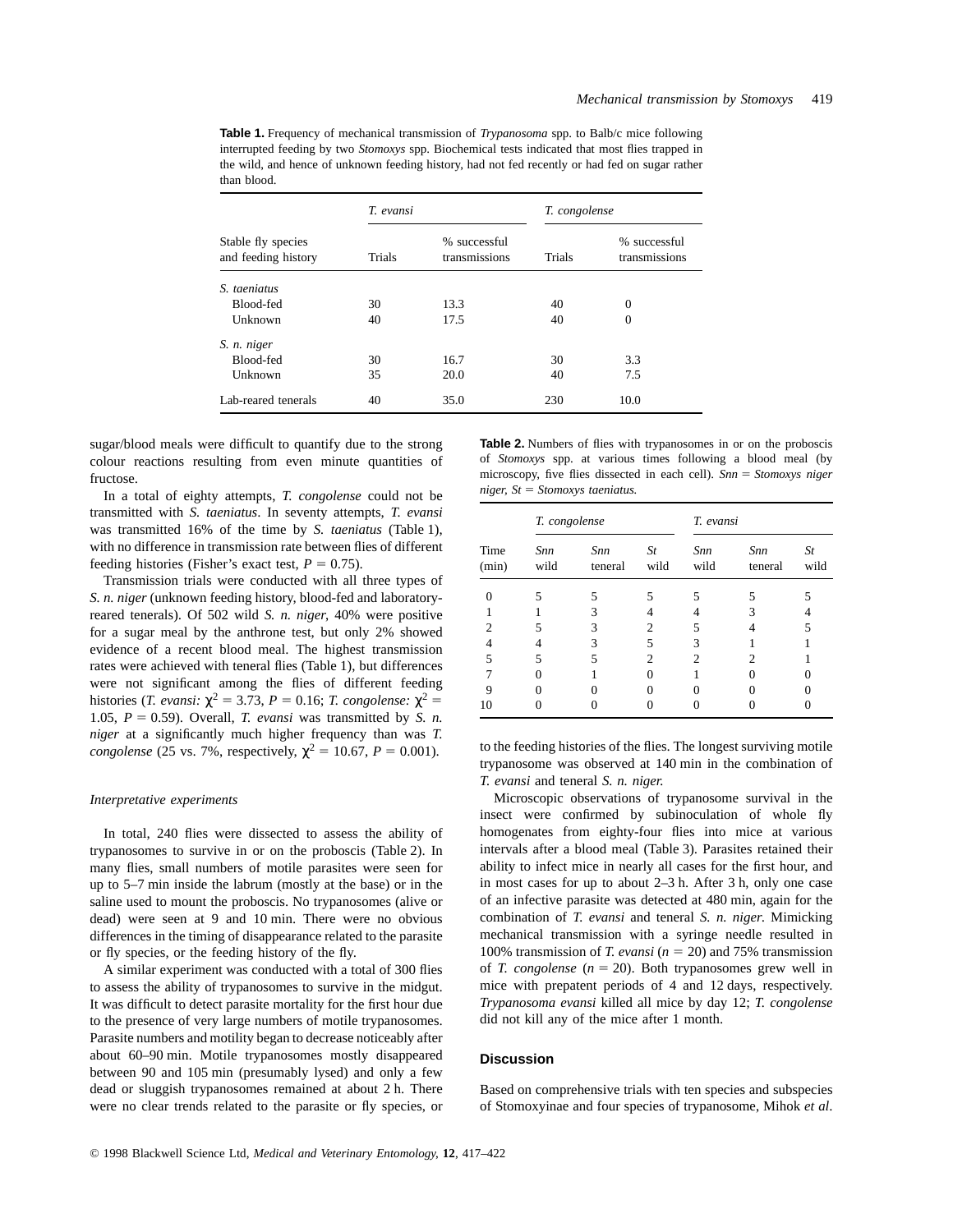**Table 3.** Infectivity of trypanosomes in *Stomoxys* spp. following a blood meal (demonstrated by mouse subinoculation of homogenate from a single fly in each cell, total of eighty-four flies injected into 168 mice).  $+$  + = both mice infected;  $+$  – = one mouse infected;  $-$  = neither mouse infected. *Snn* = *Stomoxys niger niger, St* = *Stomoxys taeniatus.*

| Time<br>(min) | T. congolense |                |                   | T. evansi   |                |            |
|---------------|---------------|----------------|-------------------|-------------|----------------|------------|
|               | Snn<br>wild   | Snn<br>teneral | <i>St</i><br>wild | Snn<br>wild | Snn<br>teneral | St<br>wild |
| $\mathbf{0}$  | $+ +$         | $+$ $+$        | $+ +$             | $+$ +       | $+$ +          | $+ +$      |
| 5             | $+ +$         | $+$ $+$        | $+ +$             | $+$ $+$     | $+$ $+$        | $+ +$      |
| 10            | $+ +$         | $+$ +          | $+ +$             | $+$ +       | $+$ +          | $+ +$      |
| 20            | $+ +$         | $+$ +          | $+ +$             | $+$ +       | $+$ +          | $+ +$      |
| 30            | $+$ $+$       | $+$ +          | $+ -$             | $+$ +       | $+$ +          | $+$ $+$    |
| 45            | $+ +$         | $+ +$          | $+ +$             | $+ +$       | $+ +$          | $+ +$      |
| 60            | $+ -$         |                | $+$<br>$^{+}$     | $+ +$       | $+$ +          | $+ +$      |
| 120           |               | $+ -$          |                   | $+ +$       |                | $+ -$      |
| 150           | $+$ +         | $+$ +          | $+ -$             | - +         | $+ -$          |            |
| 180           |               |                |                   | $+$ $+$     | $+ -$          |            |
| 210           |               | $^{+}$         | $^{+}$            |             |                |            |
| 300           |               |                |                   |             |                |            |
| 480           |               |                |                   |             | $^+$           |            |
| 1440          |               |                |                   |             |                |            |

(1995a) proposed that most stable flies are capable of transmitting trypanosomes mechanically. Here, mechanical transmission has been further demonstrated for two species that failed to transmit previously in sixty-five attempts using other stocks of *T. congolense* and *T. evansi*. For unknown reasons, the occurrence of transmission seems to be specific to the vector–parasite combination, even when protocols are standardized carefully within one laboratory. Whether these results can be carried over to the field is difficult to say. For example, Mihok *et al*. (1995a) transmitted *T. evansi* from a camel in Africa only once in 110 attempts with ten stable fly species and subspecies. In this study, *T. evansi* from a capybara in South America was transmitted readily (16% by *S. taeniatus*, 25% by *S. n. niger*). Substitution of a Kilifi genotype for the savannah type of *T. congolense* resulted in transmission by *S. n. niger*, but not by *S. taeniatus*. Previous historical studies have rarely demonstrated transmission of unspecified genotypes *T. congolense* (Wells, 1972). The Kilifi genotype was chosen for investigation because it is distantly related to the other DNA types of *T. congolense* (Garside *et al*., 1995). It was originally isolated from the Kenya coast in an area with very low densities of tsetse flies. The transmission dynamics of this interesting genotype of *T. congolense* are not well known (Woolhouse *et al*., 1996).

A sufficient mechanism for mechanical transmission is the contamination of mouthparts. Many trypanosome stocks can be cloned in mice, and hence infection can be initiated by a single organism *in vivo*. A further necessary condition of relevance is the maintenance of parasite infectivity for times typical of interrupted feeding. Here, it was confirmed that motile and presumably viable trypanosomes remained in or on the proboscis for about 5–7 min after feeding. This process

was also mimicked with a syringe needle. These detailed studies of persistence in stable fly mouthparts agree with more limited previous observations made with other stable fly and parasite combinations (Dixon *et al*., 1971; Wells, 1972). Contaminative transmission clearly provides a straightforward explanation for these laboratory observations, given conditions of high parasitaemia, brief time periods between feeds and highly infective stocks. In the natural situation, these conditions may be difficult to replicate. They are also be further influenced by the limited ability of the small, needle-like mouthparts of stable flies to retain parasites. These structures cannot facilitate parasite survival as well as the large, rasping mouthparts and sponging labella of tabanids (Foil, 1989).

Although contaminative transmission was supported in general by these experiments, it was surprising to find no correlations between the numbers or motility of trypanosomes that could have accounted for statistical differences in transmission rates among parasite–fly combinations. No trend was detected with respect to the contrast in proboscis size between the two fly species. *Stomoxys taeniatus* is about 50% larger than *S. n. niger*, presumably facilitating contaminative transmission. Differences in transmission rates to mice may therefore have been related to idiosyncrasies of fly feeding and probing behaviour that was not measured. These sorts of behavioural factors were held constant in the first step of this experimental model (initial feeding on a cotton swab), but could have varied in the final transmitting feed on the mouse. Better insights into the causes of variation in transmission rates among stable fly species can perhaps be gained only through further study of feeding and probing behaviour on appropriate hosts, such as cattle.

The main alternative to contaminative transmission is the regurgitation of viable parasites from the digestive tract. This process occurs when *S. calcitrans* is fed artificially on fluids in capillary tubes (Straif *et al*., 1990; Kloft, 1992), but its significance during normal feeding is unknown. If regurgitation is of significance as a mode of mechanical transmission, then a necessary condition is the existence of an environment in the fly gut supporting parasite survival. As with the interaction between the tsetse fly midgut and trypanosomes (Welburn & Maudlin, 1992), it can be hypothesized that the digestive environment of a teneral stable fly or one that has not fed recently should be more conducive to trypanosome survival than that of a non-teneral or recently-fed fly.

Most biting flies feed on both sugar and blood with direct transfer to the midgut during blood-feeding (Lee & Davies, 1979; Stoffolano, 1983; Friend, 1991). Previous meals of nectar, honeydew or plant sap may, however, influence both the processing of fluids and the ultimate survival of parasites, as in sand flies (Schlein & Jacobsen, 1994). The digestive tract of *S. calcitrans* contains many proteases and lysins, all presumably inimical to trypanosomes (Lehane, 1976; Deloach & Spates, 1979; Spates *et al*., 1982; Schneider *et al*., 1987). These compounds are induced following blood meals and return to low levels during starvation, hence providing scope for variation in levels of factors inimical to trypanosomes in the midgut, as in tsetse.

The above complex issues were addressed for the first time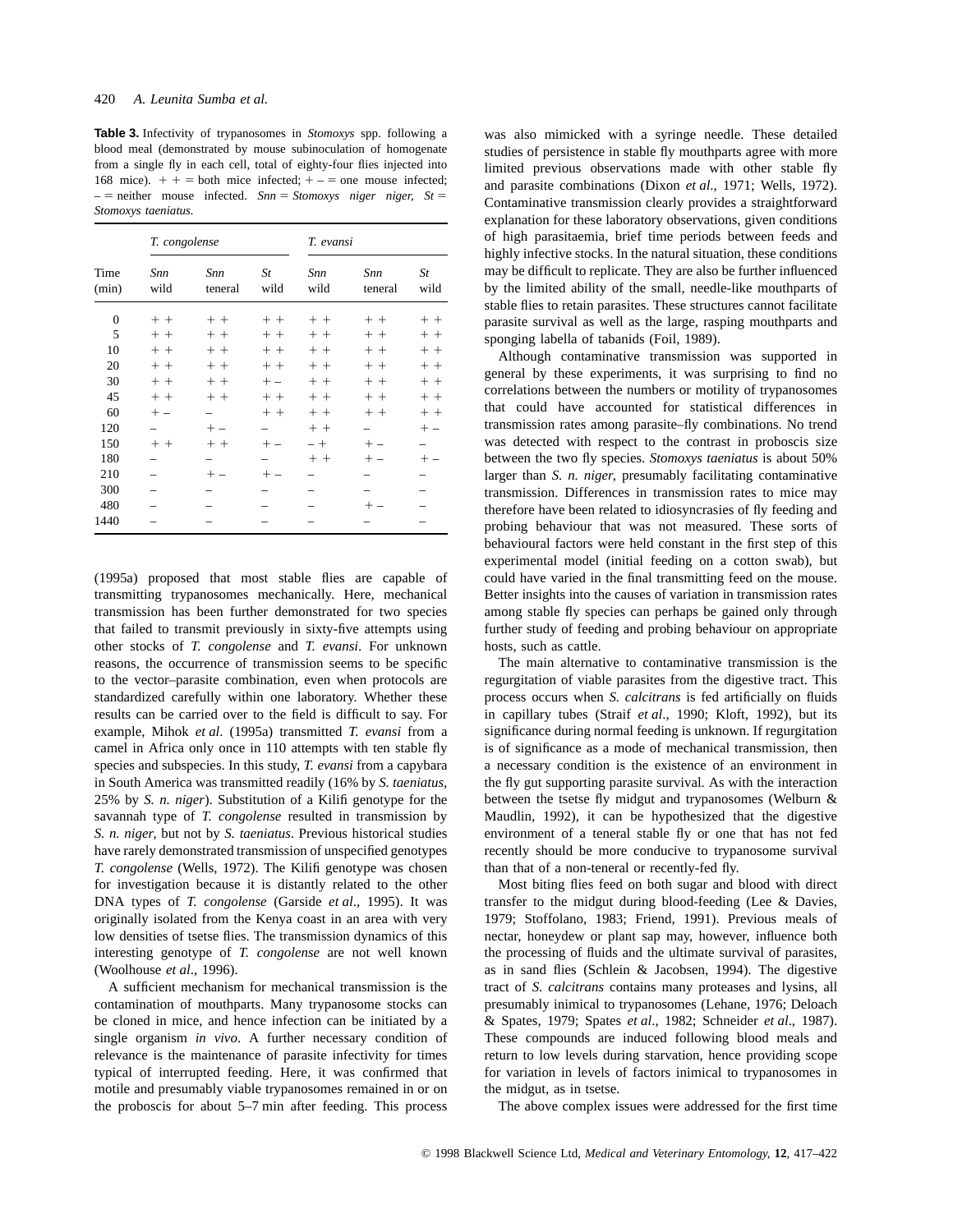in stable flies by comparing trypanosome survival in the digestive tract of two species of *Stomoxys* using flies of three prior feeding histories. In five combinations of parasite and fly, no correspondence was found between large differences in transmission rates and small differences in the survival times of trypanosomes in the midgut. In all cases, large numbers of parasites survived only for the first hour or two; this would have facilitated mechanical transmission by regurgitation for all experimental combinations. These results suggest that the stable fly midgut, regardless of species or prior feeding history, is generally hostile to trypanosomes, and therefore never provides the sort of permissive environment observed in teneral or starved tsetse flies (Welburn & Maudlin, 1992).

In conclusion, these experiments have confirmed that mechanical transmission of many trypanosomes is possible with various *Stomoxys* spp. Conditions under which contaminative transmission may occur are restrictive, with transmission possible for a few minutes only when small numbers of trypanosomes survive in or on the proboscis. Transmission by regurgitation has fewer restrictions, as trypanosomes remain infective in the midgut for at least a few hours, but this process remains unproven as a natural phenomenon. Altogether, it is puzzling why some trypanosome–fly combinations transmit parasites easily to mice, whereas others do not. Further research will only be useful in the context of the natural situation if it focuses on fly feeding and probing behaviour on appropriate live hosts. These studies would also benefit from the use of more sophisticated techniques for quantifying the presence and survival of trypanosomes in or on fly mouthparts.

#### **Acknowledgements**

We thank S. Maramba, E. Munyoki, M. Groepe, Z. Njagu, P. Muasa, D. Kinyanjui, P. Ndegwa and J. Kagoiya for technical assistance, and the Kenya Wildlife Service for permission to work in Nairobi National Park. This work was supported by a grant from the European Union to ICIPE, and by an MSc scholarship to A.L.S. from the Gandhi Smarak Nithi Fund, for which we are grateful.

## **References**

- Bailey, D.L., Whitfield, L.T. & LaBrecque, C.G. (1975) Laboratory biology and techniques for mass producing the stable fly, *Stomoxys calcitrans* (L.) Diptera: Muscidae. *Journal of Medical Entomology*, **12**, 189–193.
- D'Amico, F., Gouteux, J.P., Le Gall, F. & Cuisance, D. (1996) Are stable flies (Diptera: Stomoxyinae) vectors of *Trypanosoma vivax* in the Central African Republic? *Veterinary Research*, **27**, 161–170.
- Deloach, J.R. & Spates, G.E. (1979) Rate of digestion of  $51$ Crhaemoglobin by *Stomoxys calcitrans* (Diptera: Muscidae). *Journal of Medical Entomology*, **16**, 493–496.
- Dixon, J.B., Cull, R.S., Dunbar, I.F., Greenhill, R.J., Grimsaw, C.G., Hill, M.A., Landeg, F.J. & Miller, W.M. (1971) Non-cyclical transmission of trypanosomiasis in Uganda. II. Experimental assessment of the survival time of *Trypanosoma brucei* in *Stomoxys calcitrans. Veterinary Record*, **91**, 233–235.
- Foil, L.D. (1989) Tabanids as vectors of disease agents. *Parasitology Today*, **5**, 88–96.
- Friend, W.G. (1991) Feeding behaviour of the horsefly *Tabanus nigrovittatus* (Diptera: Tabanidae): effects of dissolved solids on ingestion and destination of sucrose or ATP diets. *Physiological Entomology*, **16**, 35–45.
- Garside, L.H. & Gibson, W.C. (1995) Molecular characterization of trypanosome species and subgroups within subgenus *Nannomonas. Parasitology*, **111**, 301–312.
- Kloft, W.J. (1992) Radioisotopes in vector research. *Advances in Disease Vector Research*, **9**, 41–64.
- Laveissière, C. & Grébaut, P. (1990) Recherche sur les pièges à glossines (Diptera: Glossinidae). Mise au point d'un modèle e´conomique le pie`ge 'Vavoua'. *Tropical Medicine and Parasitology*, **41**, 185–192.
- Lee, M.K.W. & Davies, D.M. (1979) Feeding in the stable fly *Stomoxys calcitrans* (Diptera: Muscidae) I. Destination of blood sucrose solution and water in the alimentary canal the effects of age on feeding and blood destination. *Journal of Medical Entomology*, **15**, 541–554.
- Lehane, M.J. (1976) The digestive enzyme secretion in *Stomoxys calcitrans.* Diptera: Muscidae. *Cell and Tissue Research*, **170**, 275–287.
- Magnus, E., Vervoort, T. & Van Meirvenne, N. (1982) Serological cross-reactions among trypanosome variable antigen isotypes of subgenus *Trypanozoon. Annales de La Société Belge de Médecine Tropicale*, **62**, 25–39.
- Masake, R.A., Nantulya, V.M., Musoke, A.J., Moloo, S.K. & Nguli, K. (1987) Characterization of *Trypanosoma congolense* serodemes in stocks isolated from cattle introduced onto a ranch in Kilifi, Kenya. *Parasitology*, **94**, 349–357.
- Mihok, S., Kang'ethe, E.K. & Kamau, G.K. (1995b) Trials of traps and attractants for *Stomoxys* spp. (Diptera: Muscidae). *Journal of Medical Entomology*, **32**, 283–289.
- Mihok, S., Maramba, O. & Munyoki, E. (1996) Phenology of Stomoxyinae in a Kenyan forest. *Medical and Veterinary Entomology*, **10**, 305–316.
- Mihok, S., Maramba, O., Munyoki, E. & Kagoiya, J. (1995a) Mechanical transmission of *Trypanosoma* spp. by African Stomoxyinae. *Tropical Medicine and Parasitology*, **46**, 103–105.
- Otte, M.J. & Abuabara, J.Y. (1991) Transmission of South American *Trypanosoma vivax* by the neotropical horse fly *Tabanus nebulosus. Acta Tropica*, **49**, 73–76.
- Schlein, Y. & Jacobsen, L.R. (1994) Mortality of *Leishmania major* in *Phlebotomus papatasi* caused by plant feeding of the sand flies*. American Journal of Tropical Medicine and Hygiene*, **50**, 20–27.
- Schneider, F., Houseman, G.J. & Morrison, P.E. (1987) Activity cycles and regulation of digestive proteases in the posterior midgut of *Stomoxys calcitrans* (L.) Diptera: Muscidae. *Insect Biochemistry*, **17**, 859–862.
- Spates, G.E., Stipanovic, R.D., Williams, H. & Holman, G.M. (1982) Mechanism of haemolysis in a blood-sucking dipteran, *Stomoxys calcitrans. Insect Biochemistry*, **12**, 707–712.
- Stoffolano, J.G., Jr (1983) Destination of the meal and the effect of a previous sugar or blood meal on subsequent feeding behavior in female *Tabanus nigrovittatus* (Diptera: Tabanidae). *Annals of the Entomological Society of America*, **76**, 452–454.
- Straif, S., Maier, W. & Seitz, H.M. (1990) Regurgitation as a potential mechanism of pathogen transmission in the biting fly, *Stomoxys calcitrans. Zeitschrift fur Angewunde Zoologie*, **77**, 357–365.
- Van Handel, E. (1972) The detection of nectar in mosquitoes. *Mosquito News*, **32**, 458–459.
- Welburn, S.C. & Maudlin, I. (1992) The nature of the teneral state in